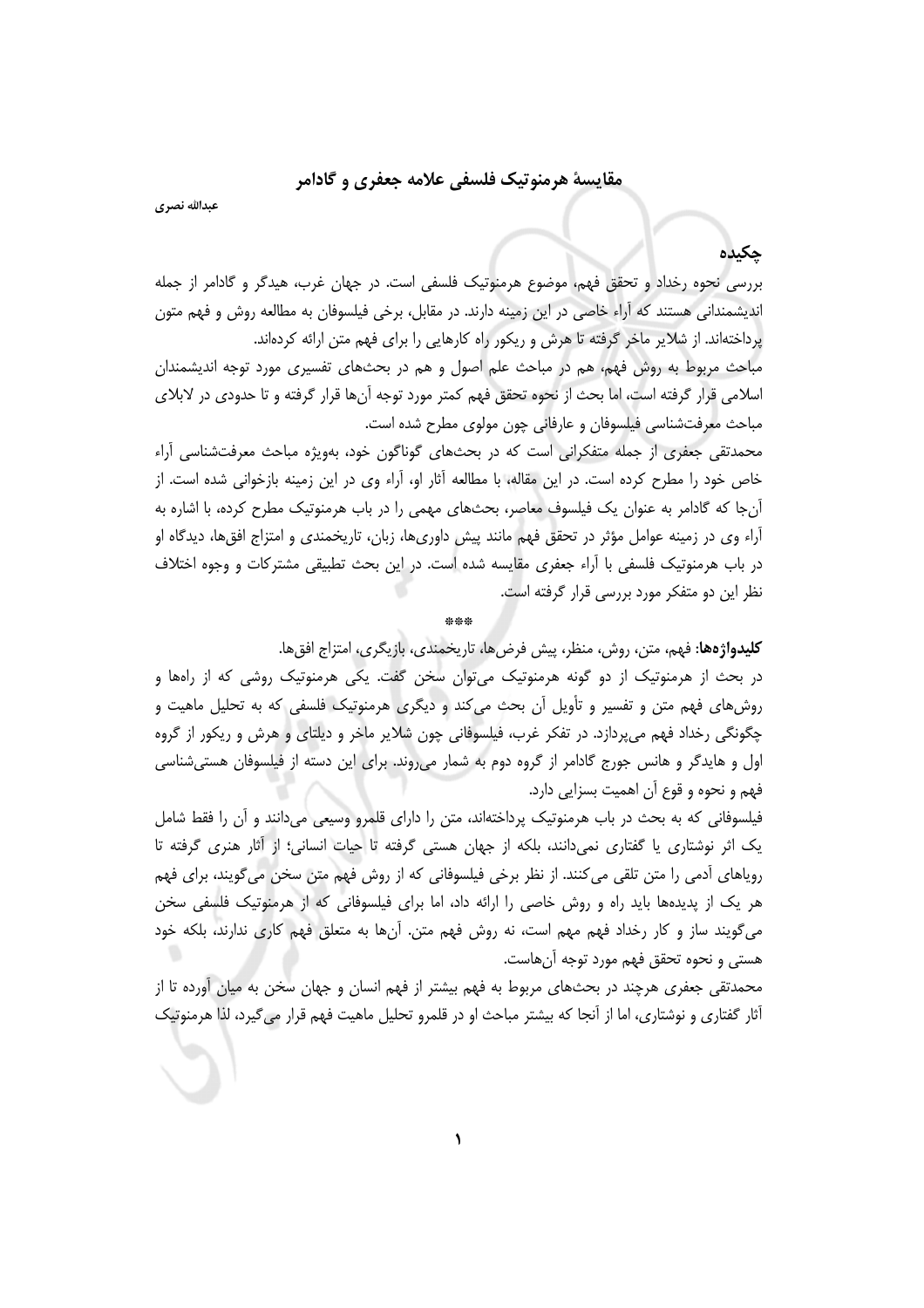او را باید هرمنوتیک فلسفی به شمار آورد. از آنجا که او بیشتر درباب انسان و جهان هستی سخن می گوید، نه در باب مطالب مكتوب يا گفتارها، لذا قلمرو متن را بايد از نظر او گسترده تلقى كرده؛ به ويژه آن كه بحثهاى عمیقی هم در باب آثار هنری دارد که برخی آراء وی در این زمینه، در ذیل مباحث هرمنوتیک قرار می گیرد.

#### تحليل فهم

از نظر جعفري شناخت و فهم عبارت است از رابطه ميان دو قطب من و جز من. يعني شناخت و فهم محصول ارتباط این دو قطب است. و اگر واقعیات جهان هستی در ذهن مانند آینه منعکس می شد حتی میان دو نفر اختلاف نظر وجود نمیداشت. این هم که در طول تاریخ تفکر بشری میان فیلسوفان و متفکران اختلاف نظر بوده، ریشه آن را باید نه تنها در واقعیات خارجی که در قطب درون ذاتی انسان یعنی «من» سراغ گرفت. جعفری در آثار خود بارها به این عبارت نیلز بوهر اشاره میکند که «ما در نمایشنامه بزرگ هستی هم بازیگریم و هم تماشاگر».(جعفری ۱۳۸۹، ص ۱۲) بازیگری انسان به این معناست که «دریای معرفت هستی وقتی بخواهد به ظرف وجود ما وارد شود، از كانالهايي عبور مى كند كه آنجا به طور محسوس و نامحسوس دستکاری می شود.» (جعفری، ۱۳۷۹، ص ۱۸۰)

در پدیده شناخت و فهم سه عنصر دخالت دارد:

۱\_ ذهن انسان

٢ـ واقعيات بيرون از ذهن

۳\_ برقراری ارتباط میان ذهن و پدیدههای بیرونی

از نظر جعفری، من یا ذهن انسان، در درک و فهم امور مختلف تأثیر میگذارد. یعنی درک واقعیات بیرونی وابسته به خود يا ذهن و ذهنيت انسان است. به قول مولوي :

> لطف شیر و انگبین عکس دل است مسلم خوشی را آن خوش از دل حاصل است پــس بو دل جـــوهر و عالم عرض مــــــــــــــــايه دل كي بــــــود، دل را غـــرض

از نظر جعفري، هر چند ما در درک حقايق هم بازيگريم و هم تماشاگر؛ يعني گاه واقعيات را مطابق خواستهها و ذهنيّت خود ادراک مي کنيم. چنان که مولوي مي گويد:

ديده مجنون اگر بودي تو را هر دو عالم بي خطر بودي تو را

اما برخی از حقایق به گونهای هستند که از بازیگریهای ما میکاهند. برای مثال ساختار جهان طبیعت به گونهای است که نظم و زیبایی و عظمت خیره کننده آن قابل تردید نیست و بازیگریهای انسانها موجب انکار این امور نمی شود.

«امثال اینشتین و ماکس پلانک و وایتهدها که درباره عظمت خیره کننده جهان و زیبایی لذت بخش آن با شما صحبت می کنند، از نظر بازیگری نیست، بلکه مشاهدات خودرا در طبق اخلاص به شما تقدیم می کنند.»  $(\sqrt{3} \times 2)$  (جعفری، ج ۱، ۱۳۴۹، ص ۳۷۹)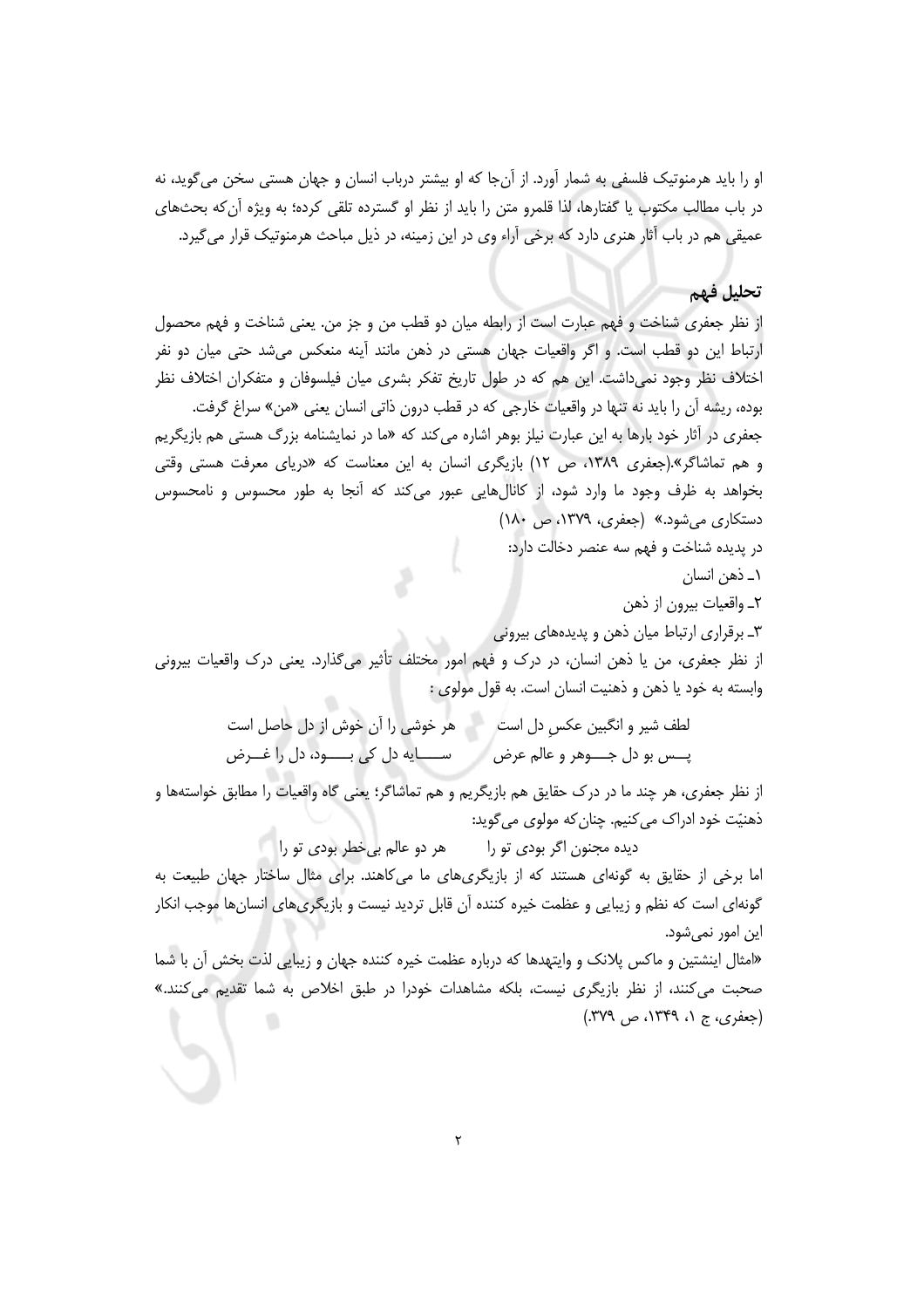اگر بخواهیم به زبان گادامر سخن بگوییم، افق متن به گونهای است که از افق خواننده و مفسر می کاهد. از نظر جعفری گاهی متعلق شناسایی یا قطب درک شونده در فاعل شناسا یا قطب درک کننده نیز اثر می گذارد. «تماشای یک منظره زیبا یا یک منظره ناراحت کننده، در ذهن ما تأثیراتی می گذارد که در لحظات بعدی با ذهن تأثیر یافته از قطب درک شونده به همان قطب (درک شونده) تماشا می کنیم.»(جعفری، ۱۳۷۹، ص ۱۹) افراد انسانی با وجود آنکه از وسائل ادراکی چون تعقل برخوردارند، اما در ادراک حقایق اختلاف نظرهای اساسی با یکدیگر دارند.

«گروهی در مشاهده یک رویداد به سرعت میفهمند که آن رویداد چیست و به چه علت رخ داده است. در صورتی که شاید گروه دیگر ماهها، بلکه سالها بگذرد تا موجودیت و علل آن رویداد را بفهمند.

این اختلاف در درک از ناحیه وسائل، شخصی بودن معلومات ما را اثبات می کند که در دنیای معارف «شی<sup>۰</sup> برای ما»، اساسی تر و عمیق تر و عمومی تر مطرح می شود تا «شی ٔ فی نفسه». (جعفری، ج ۲، ۱۳۴۹، ص ۲۵۱)

### فهم و روش

از نظر جعفری هر چند عوامل بسیاری در فهم انسان تأثیر گذار است. اما خود فهم همواره بر اساس به کارگیری روشهای منطقی شکل نمی گیرد. به بیان دیگر ساز و کار تحقق بسیاری از فهمها با سیر منطقی و رعایت یک سلسله اصول روشی خاص نیست. مانند اّنچه دکارت در «گفتار در روش به کار برد عقل» مطرح کرده است. بسیاری از اختراعات و اکتشافات بشری نیز از مقدمات منطقی سرچشمه نگرفتهاند.

«اگر این انتقال و اکتشاف مجهول، مطابق ارکان طبیعی فکر بوده، هم چنین از مقدمات رسمی منطق پیروی کرده است، چرا فقط برای آن شخص مفروض و در لحظات معین روی داده است؟ البته هیچ کس نمی تواند انکار کند که آن شخص به حل این مجهول نائل می گردد و آن را جزء لیست معلومات میآورد که در مقدمات آن رشته از علم تلاش میکند، ولی علت نهایی بروز آن، مجهول بوده، اکتشاف آن حقیقت کاملا شخصی است.» (جعفری، ج ۱، ۱۳۴۹، ص ۳۷۹)

از نظر جعفری فقط با به کارگیری روش صحیح نمی توان به شناخت و فهم حقایق گوناگون نائل شد. در اینجا دیدگاه وی شباهت بسیار با دیدگاه گادامر دارد. گادامر در کتاب «حقیقت و روش» چنین ادعایی را مطرح می کند و کلمه روش را نیز در کنار حقیقت با طنز به کار میبرد. یعنی به استهزای کسانی میپردازد که تصور می کنند با به کارگیری روش میتوان به فهم حقایق نائل آمد.

جعفری در بحث از انواع شناخت، نوزده نوع شناخت را مطرح می کند که برخی از آنها بر اساس به کارگیری روش تحقق پیدا نمی کنند، مانند شناختهای اکتشافی، اشراقی، استشمامی، الهامی و شهودی. (نصری، ۱۳۸۳،  $(781 - 85)$ 

به زعم جعفری حتی سفسطه بازیهای بسیاری از اشخاص را فقط با بهرهگیری از اصول و قوانین منطقی نمی توان از میان برد. با منطق می توان مغالطهها را آشکار ساخت، اما همیشه افراد را بر اساس آن نمی توان قانع ساخت یا فهمهای آنها را دگرگون کرد.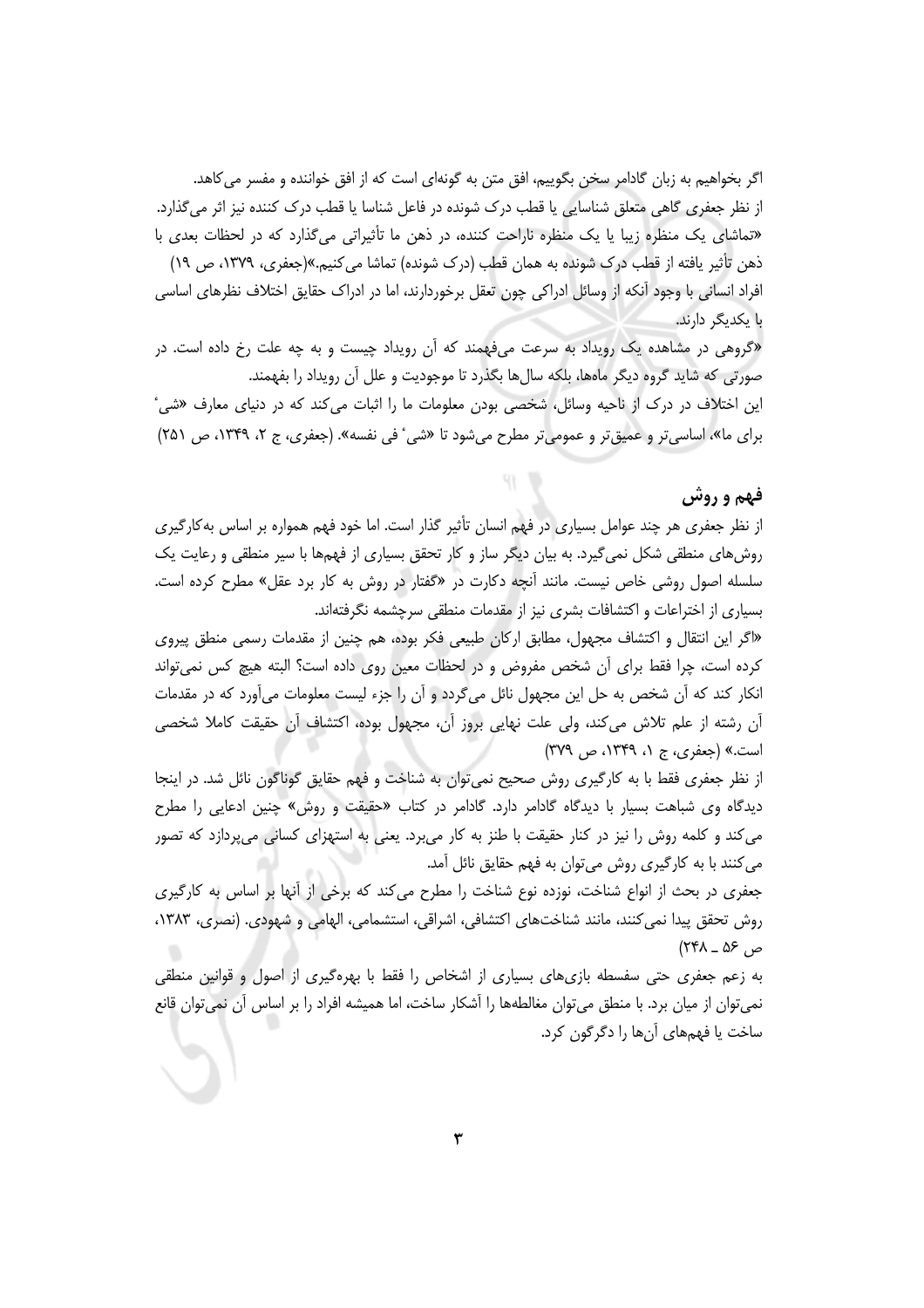«برخی از متفکران گمان کردهاند که مغالطه و سفسطه بازیهایی را که در روشهای جهان بینی به طور فراوان، حقایق را به تباهی می کشانند، می توان با مراعات اصول و قوانین صریح منطق ریشه کن ساخت و برای مرتفع ساختن این ضد علم علم نما، کافی است که آن اصول و قوانین بخوبی مراعات شوند. اگر چه این یک مطلب صحیح است، ولی همه راههای مبارزه با مغالطه و سفسطه، مراعات اصول و قوانین منطقی نیست، زیرا پس از آنکه برداشت یک انسان، از قدرت چنین بوده باشد که «حق با قدرت است» می تواند با کمال مراعات اصول منطقی، قضیه مزبور را در جریان مقدمات منطقی قرار داده و چنین نتیجه بگیرد: حق با قدرت است و هر قدرتی می تواند ناتوانان را نابود بسازد، پس حق می تواند ناتوانان را نابود بسازد. در این جریان منطقی که با بدیهی ترین اشکال قیاس برگذارده شده است، اصول منطقی کاملا مراعات شده است، آنچه که غلط بودن نتیجه را می رساند، شناخت و برداشت استنتاج کننده از واحدهای مقدمه اول (صغری) است.» (جعفری، ۱۳۶۰،  $(T^*$ ص

# عوامل مؤثر در فهم

جعفري عوامل بسياري را در تحقق فهم مؤثر مي داند كه برخي از آنها عبارتند از :

 $91 - 19$ 

شخصیت فرد: شخصیت انسان در فهم وی نقش اساسی دارد. از نظر وی من یا خود انسان در فهم او تأثیرگذار است. این گونه نیست که معلوماتی را که فرد فرا میگیرد در گوشهای از ذهن وی قرار گرفته و به فعالیت اصلی خود ادامه دهد. معلومات ما با شخصیت ما درآمیخته و یک وحدت شگفتانگیزی را تشکیل میدهد. هرگز معلومات انسان نمی توانند مانند یک تماشاگر بی طرف درون ما به فعالیت بپردازند. حتی عوامل مختلف ادراک نیز در یکدیگر تأثیر م*ی گذ*ارند.

«خيال و انديشه و قدرت تجريد و سرعت انتقال و تصورات و خاطرات حافظه و تجسيمات همه و همه پیوستگی شدید با یکدیگر داشته، یک مجموع کلی را تشکیل میدهند یا حداقل در یکدیگر تأثیر میکنند.» (جعفری، ج ۵، ۱۳۵۱، ص ۹-۲۷۸)

عوامل غیر معرفتی و روانی: عوامل غیر معرفتی و روانی نیز در ادراکات ما تأثیر گذارده و به آن جهتدهی میبخشد. در واقع مجموع ادراکات و تمایلات ما، خود ما را میسازد و این خود «بر تمام واحدهای درونی ما سلطه و حکومت داشته و آنها را رهبری می کند.» (همان، ص ٢٧٩)

«اگر شما دانش فرا بگیرید، آن خود مطلوب شما نخواهد گذاشت دانش شما مانند یک واحد بی طرف در گوشهای از درون شما بنشیند، اگر اراده خود را تقویت کردید، این اراده قوی در تحت حکومت همان خود مطلوب به جریان خواهد افتاد. بنابراین با ارزش بودن و تباهی هر یک از واحدها و مزایای درونی ما وابستگی مستقيم به آن مجموع متشكل يا آن واحد مسلط (خود مطلوب) دارد.» (همان، صص ٨٠-٢٧٩)

وضع روانی انسانِها نیز در ادراکات وی از واقعیات و امور تأثیر گذارند. حتی وضع روانی أدمی در حواس طبیعی انسان نیز دخالت می ورزد. برای مثال فردی که در دریایی از لذت غوطهور است، بدون شک به هر موجود و پدیدهای که بنگرد، همان جنبه لذتبخش آن را می $i$ گرد و از جهات دیگر آن که چه بسا اندوهبار باشد غفلت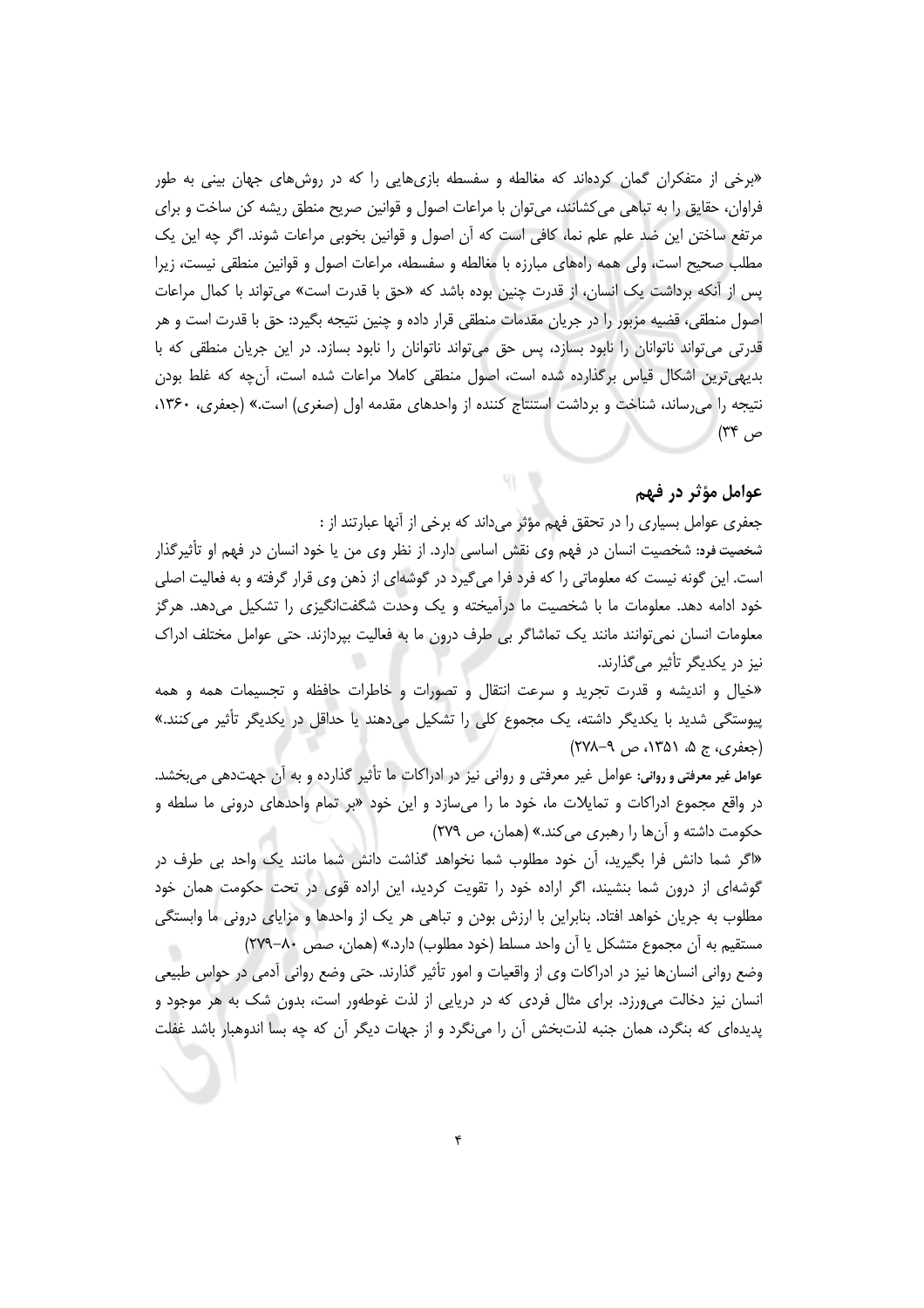مے ہورزد.

روی این علت، امروزه شما هر چه که از نوابغ و مصلحین جهان بشریت صحبت کنید و هر چه که درباره فداکاریهای انبیا و اولیا الله فریاد بزنید اشخاص بسیار کمی به مطالب شما گوش فرا میدهند، زیرا هوي پرستي دو قرن اخير عينکهاي فطري انسانها را به کلي عوض کرده است.» (جعفري، ج ۱، ۱۳۴۹، ص  $(51Y$ 

از نظر جعفری انگیزههای متفکر و مفسر نیز در فهم امور نقش اساسی دارد. انگیزههای آدمی موجب میشود تا به برخی از حقایق توجه کرده و برخی را نادیده بگیرد. بعلاوه بسیاری از امور را بر اساس آن فهم و تفسیر کند. برای مثال اگر خودخواهی، انگیزه فرد برای شناسایی باشد، با توجه به نوع خودخواهی او، فهمهای وی از واقعیات مختلف خواهد بود. حتی تفسیری که فرد از خود می کند در خودخواهی او نقش اساسی دارد. جعفری خود را با توجه به هویتی که انسان خودخواه در نظر میگیرد آن را بر چند قسم دانسته و به نقش آنها در فهم یدیدهها و امور اشاره می کند:

۱\_ کسی که هویت خود را هدف و دیگران را وسیله میداند، این نوع تلقی وی در کمیت و کیفیت شناختهای او انعکاس پیدا خواهد کرد.

٢\_ کسی که هویت خود را حقیقتی وابسته به جامعه دانسته و نفع و ضرر جامعه را در نظر میگیرد، شناخت او از ديگران عميق تر بوده و آن را يک وظيفه انساني در جهت خدمت به مردم تلقي مي کند.

٣\_ کسی که خود را یک حقیقت هدفدار به شمار می آورد، این امر در تحصیل هر گونه شناختی برای او نقش مؤثري ايفا مي كند. (جعفري، ١٣۶٠، ص ۴٠)

با این تحلیل جعفری نشان میدهد که به سادگی نمی توان ادعا کرد که خودخواهی به عنوان یک انگیزه در فهم امور دخالت می کند، بلکه باید خودخواهی را تجزیه و تحلیل فلسفی کرده و با توجه به نوع آن، نقش خاصی را برای در فهم قائل شد.

برای تبیین تأثیر حالات و انگیزههای فرد در فهم، جعفری مثال های دیگری را نیز ذکر می کند. از جمله آنکه اگر فردی با حالت کینه توزی به یک پدیده یا حادثه بنگرد، فهم او در این شرایط غیر از زمانی خواهد بود که با حالت عشق و محبت به أن مىنگرد. شناخت و فهمى كه با تحريک عشق به وجود مىأيد، بسيار شگفتانگيز است، زیرا نگاه عاشق به جهان هستی و امور گوناگون به گونهای است که همه چیز را خوب و زیبا می بیند. در فهمها و شناختهایی که با تحریک عشق پدیدار میشود، فرد به استدلالهای منطقی متعارف و محاسبه کمیتها و کیفیتها توجه چندانی ندارد. عشق، بازیگریهای ناشی از خودخواهیها و سودجویی های عقل نظری را مرتفع ساخته و شناختهای دیگری را به انسان عرضه می کند. به زعم جعفری، در بیت زیر مولوی اشاره به همین مطلب دارد: (همان، ص ۴۶.)

يابي اندر عشق پر فرّ و بها غير از اين معقولها، معقولها فردی که تخلق به اخلاق و ارزش های انسانی دارد، نه تنها فهم او با یک فرد خودخواه متفاوت است، بلکه شناخت و فهم او در شخصیت وی تأثیر گذارده و «من» او را در جهت فهمهای عمیقتر فعالتر خواهد ساخت.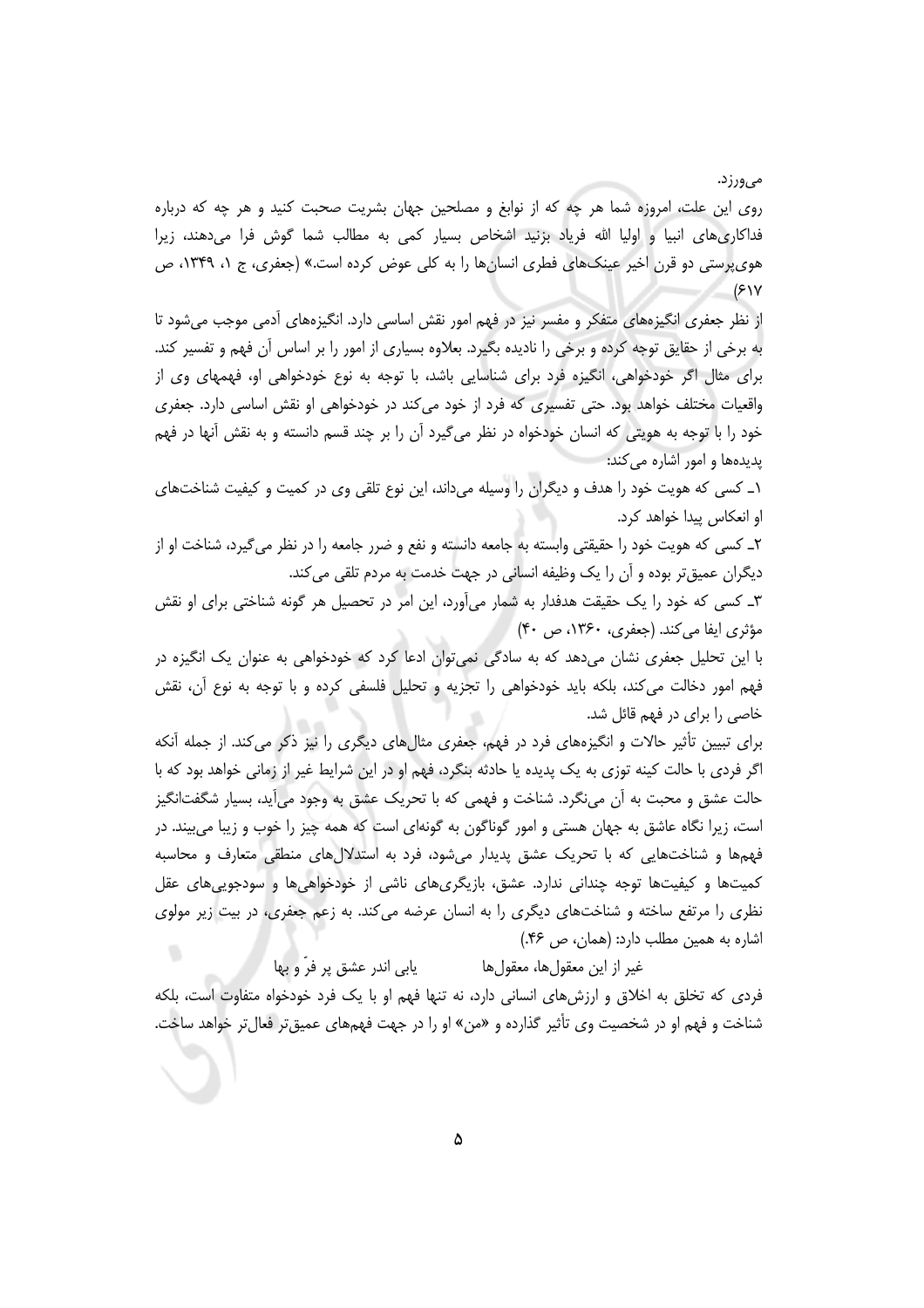علاوه بر آن که شناختها و فهم او نیز در جهت مثبت به کار خواهد افتاد. اخلاق و ایمان نیز می تواند به عنوان عاملي در جهت تصفيه ذهن از موانع شناخت و فهم نيز ياري رساند. به بيان ديگر به تنظيم و تصفيه ذهن و عوامل مؤثر در فهم او کمک کند.

عوامل ناخودآگاه اندیشه: از نظر جعفری اندیشه آدمی از واحدهایی تشکیل شده که برخی از آنها از ناخودآگاه آدمی سر می کشند. به بیان دیگر این گونه نیست که همه اندیشههای آدمی خودآگاهانه بود و بر اساس مسیر منطقی تحقق پیدا کند. بسیاری از اندیشههای ریاضی و هنری و فلسفی و انسانی هرچند مورد آگاهی انسان می باشند، اما گاه از مجرای ناخودآگاهی سر برمی آورند. ریشه این امر در سه عامل زیرین است:

الف= انگیزه و عوامل درونی که موجب تفکر فرد در باب موضوع خاصی میشود. گرایش و علاقههای شخصی که درون انسان از گذشته ریشه دوانده یک سلسله واحدهای معینی از تفکر را به دنبال خود می آورد.

ب = هدفگیری های فکری انسان که چهره خاصی از یک موضوع را نشان می دهد و ریشه در یک سلسله عوامل غیر اختیاری دارد. به بیان دیگر: هرچند آن موضوع مورد توجه متفکر قرار می گیرد، اما وی متوجه نیست که ریشه آن برخاسته از کدامیک از عوامل درونی است.

ج = احوال درونی و ذهنی نیز اندیشه اًدمی را بدون رنگ|َمیزی مخصوص رها نمیسازد. تحول وجود اًدمی و نیروهای درونی او حالات تازهای را به وجود میآورد که محصولات خاصی از اندیشه را به منصه ظهور مے, ساند.

د = برخی انتقالات ذهنی مانند اکتشافات و حل مجهولات. هرچند مقدمات این اکتشافات مبتنی بر آگاهی است. اما آخرین نقطهای که موجب پیدایش آن میشود به صورت ناخودآگاه شکل می گیرد. مانند الهاماتی که موجب برخی کشفیات دانشمندان شده است. (جعفری ج ۱۴، ۱۳۵۴، ص ۳۰۱)

> نفسها گر بی خبر گر با خبر مسلم است حاضر در کف نقاش در ثبت و محو میکند آن بی نشان دم به دم در صفحه اندیشهشان

منظرها و موقعیتها: موقعیت مخصوص نظاره كنندگان به حقایق جهان هستی، ابعاد خاصی از آن را برای آدمیان آشکار میسازد. به بیان دیگر چه بسا آدمی از منظر خاصی به جهان یا یک اثر بنگرد که همین امر موجب میشود تا به فهمهای خاص و محدودی از یک پدیده یا یک اثر دست یابد. به گفته مولوی در داستان لمس فيل در تاريكي:

> آن یکی دالش لقب داد آن الف از نظـــرگه گفتشان شد مختلف در كف هر كس اگر شمعي بدي اختلاف از گفتشان بيرون شدي

اختلاف منظر و موقعیتهای افراد در نگاه به امور، ریشه در عوامل زیر دارد: الف = محدودیت علم انسان. «کسی که از گل جز رنگ آن را درک نمی کند، از حقیقت گل تنها قیافه مربوط به رنگ آن را میبیند و در موجودیت آن هر محاسبهای که انجام بدهد، روی همان قیافه مخصوص خواهد بود.» (جعفري، ج ۷، ۱۳۵۲، ص ۱۲۲.) ب = موقعیتهای مربوط به امیال و خواستهها: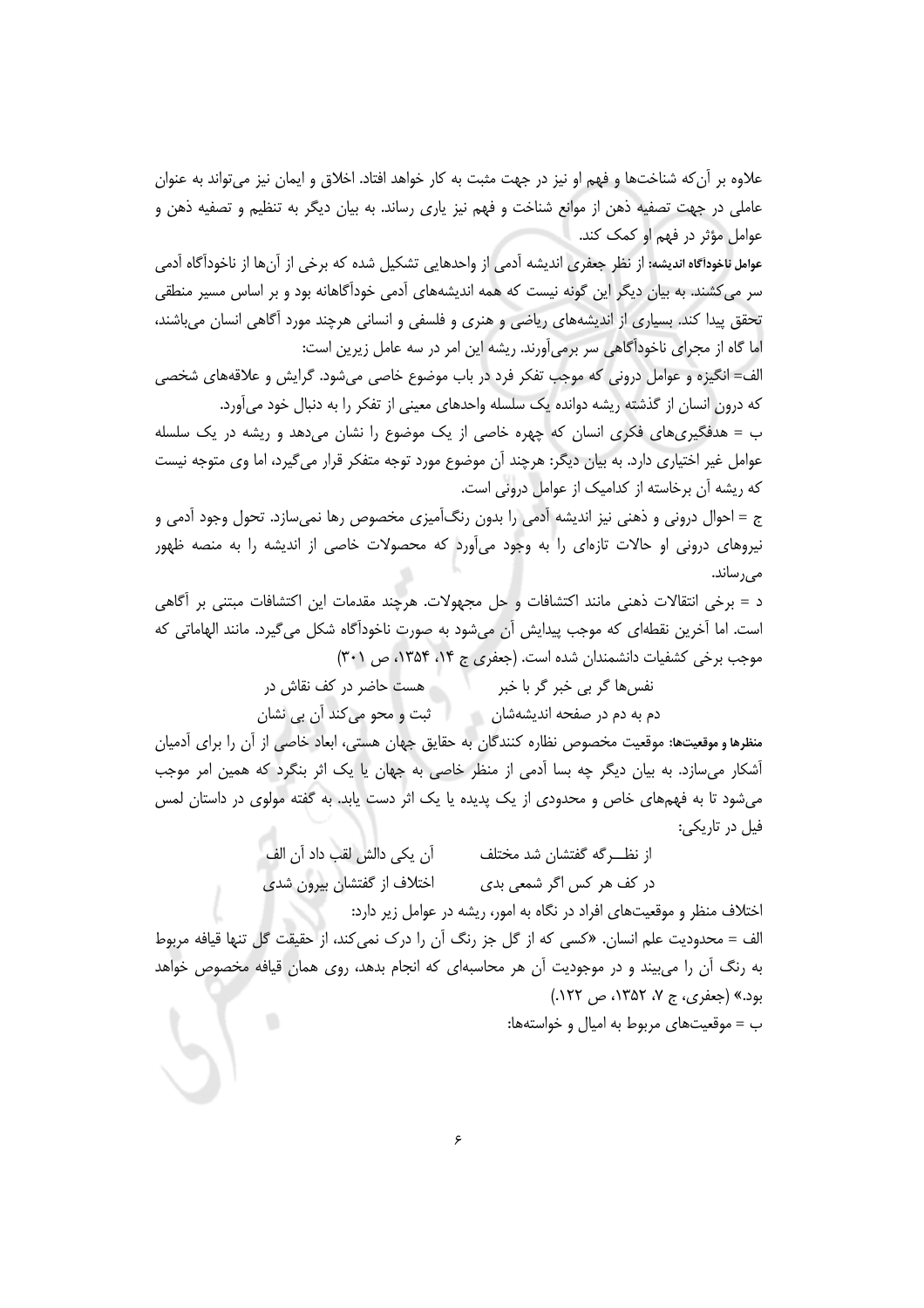«اگر موجودیت لیلی، معشوقه مجنون، برای فرزندش مطرح می شد، موجودیت او را با عاطفه مادری و فرزندی توجیه میکرد، در حالی که برای مجنون تنها از نظر عشق و تمایل جنسی قابل تفسیر بود و پدر لیلی هم با عاطفه پدري و دختري در وي مي نگريست.» (همان، ص ١٢٢.)

ج = شرايط و مقتضياتي كه پيرامون موضوع را فرا گرفته است. «اين شرايط اعم از زمان و مكان و عوامل طبیعی و انسانی است که موجب می شود، برای ناظرین از یک حقیقت هزاران قیافه بسازد. به طوری که ممکن است همان شرایط یک حقیقت را در نمودهای متضاد نشان بدهد.» (همان، ص ۱۲۳) مانند تفسیرهایی که متفكران از انسان ارائه دادهاند.

پرسش: یکی دیگر از مهمترین عوامل فهم، سؤال و پرسش گری است. از نظر جعفری سؤال «عبارت است از ابراز اشتیاق به تحصیل معرفت درباره یک مجهول.»

«برای کسی که سؤال مطرح نیست، معرفتی مطرح نیست. این جمله که برای من سؤالی مطرح نیست یا ناشی از این است که اصلا واقعیتی شایسته شناخت و معرفت برای من وجود ندارد، و یا اینکه من علم مطلق به هستی به طور مطلق دارم و هیچ نقطهای مشکوک و مبهم برای من وجود ندارد.» (جعفری، ج ۱۸، ۱۳۶۵، ص  $(557)$ 

کسی که سؤالی را مطرح می کند، در واقع معتقد است که مجهولی دارد که باید به دنبال حل آن باشد. از نظر جعفري، هر پرسش گري، قبل از طرح هر گونه سؤالي، سه اصل زير را باور دارد:

١\_ در كنار معلوماتي كه پيرامون يک موضوع وجود دارد، مجهولاتي هم براي پرسشگر، مطرح است، زيرا هيچ كس از مجهول مطلق سؤال نمى كند.

٢ـ سؤال كننده باور دارد كه براى مجهولات وى، امكان حل و توضيح و تفسير وجود دارد. يأس و نوميدى از حل مجهولات، آدمی را به پرسشگری نمی کشاند.

٣ـ سؤال كننده اميد دارد كه كسى را كه مورد سؤال قرار داده، پاسخ صحيح را بدون غرض ورزى بيان خواهد ک د.

در واقع، انگیزه حقیقی سؤال کننده واقع پابی است. البته افرادی هم هستند که جهت خودنمایی و یا اهانت به دیگران به طرح یک سلسله پرسشها می پردازند. برخی از انسانها به جهت عواملی چند از پرسش گری خودداری می ورزند و در نتیجه از فهم بسیاری از حقایق بازمی مانند. این عوامل عبارتند از :

الف = محدودیت اندیشه و کمبود اطلاعات موجب میشود تا برخی افراد در زندگی محقر خود، دیدگاهی محدود برای خود انتخاب کرده و به چون و چرا در مورد بسیار از امور نیردازند.

ب = برخی افراد از اطلاعات کافی برخوردارند، اما به جهت قرارگرفتن در جاذبه لذات زودگذر، خود را از پرسش در باب حقایق بسیار محروم می سازند.

ج = برخی انسانِها نیز با سرگرم کردن خود با عوامل گوناگون تخدیر ساز، از هشیاری می *گ*ریزند. بدون شک عوامل تخدير كننده ذهن انسان، او را از طرح سؤال باز میدارد.

د = برخی افراد هم در برابر عوامل جبرنمای زندگی، از خود ضعف نشان داده و قدرت پرسش گری را از خود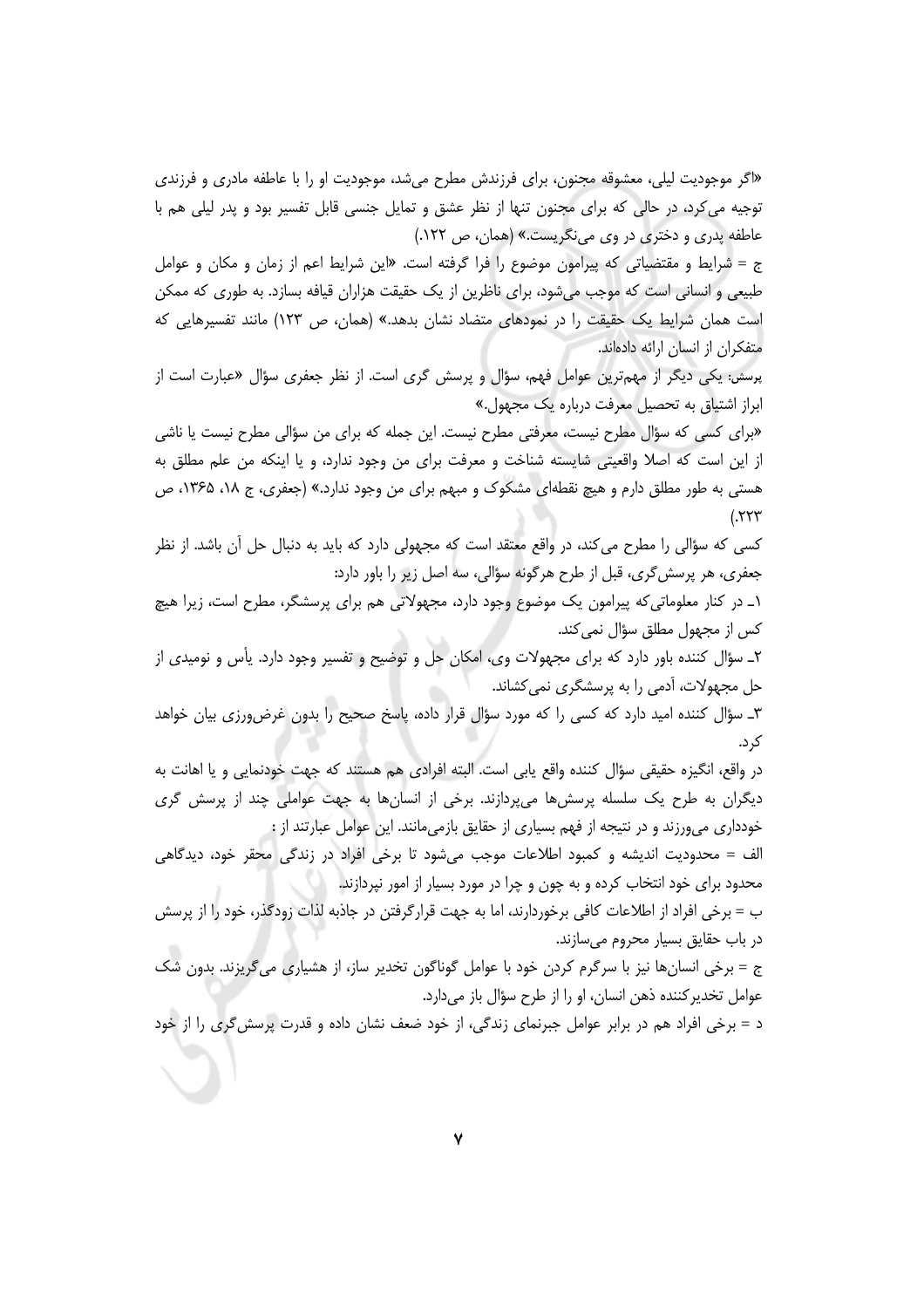سلب می کنند. کسانی که خود را اسیر دست خودکامگان و شهوت پرستان می سازند، انگیزهای برای پرسش در مورد حیات خود را نیز ندارند.

از نظر جعفری برای فهم حقایق، طرح صحیح پرسش اهمیت بسزایی دارد. اینکه مسئله مورد مطالعه چیست و ابهام آن در کجاست در فهم هر موضوعی مهم است. نه تنها ابعاد مختلف پرسش از یک مسئله که انگیزه پرسش کننده نیز اهمیت دارد. به هنگام پرسش از یک موضوع باید به این نکته توجه داشت که آیا آن موضوع دارای ابعاد متنوع هست یا نه؟ زیرا تنوع ابعاد یک موضوع موجب میشود تا پاسخهای گوناگون به اَن داده شود. یعنی هر کس از منظر و موقعیت خاصی به آن نگریسته و بُعد خاصی از ابعاد متنوع آن را مورد بررسی قرار دهد.

# ييش فرضها

جعفری از پیش فرضها با عنوان اصول و دریافتهای پیش ساخته یاد میکند. این پیش فرضها، یا پیش ساختهها موجب میشود تا آدمی همه امور را بر مبنای آنها تفسیر کند. برای مثال کسی که به جریان تنازع در طبیعت اعتقاد دارد، این پیش فرض وی موجب میشود تا شناخت قدرت و انواع آن را بر همه چیز مقدم بدارد. از نظر وی هر امتیازی هم که یک فرد یا یک جامعه به دست میآورد ناشی از جریان تنازع در ىقاست.

این اصول و دریافتهای پیش ساخته هم در شناخت و فهم علوم طبیعی جریان دارد و هم در علوم انسانی. البته در علوم انسانی از نفوذ بیشتری برخوردارند. جعفری این اصول پیش ساخته را بر چهار قسم میداند: ۱ـ اصول و دریافتهای صحیح و اثبات شده در علم و فلسفه مانند قضایای بدیهی یا قضایای بالضروره راست.

اصول ثابتی که در علوم به کار میروند غیر از اصول فلسفهاند، زیرا در علوم نمی¤وان این اصول را مطلق و ابدی دانست، چرا که وابسته به شرایط و تفسیری است که در علوم انسانی از انسان ارائه میشود. برای مثال قضایای زیر را در نظر میگیریم.

> الف = لزوم مديريتِ زندگيِ انسان در دو بعد فرد*ى* و اجتماعي. ب = ضرورت الزام به صدق و عدالت براي تحقق حيات معقول

> > ج = وجوب پرداخت ارزش واقعی کار و کالا در حد مقدور.

قضایای فوق که در علوم انسانی مورد بررسی قرار میگیرند مبتنی بر پذیرش حیات معقول انسان هاست. به بیان دیگر، چنانچه متفکری به دنبال تحقق حیات معقول باشد، باید این اصول را از پیش فرضهای ثابت معرفت خود تلقى كند.

هر چند جعفری این اصول پیش ساخته را برای تحقق علوم انسانی و فهم حیات مطلوب ثابت و ضروری و مطلق میداند، اما بر تجدید نظر در هویت و صحت آنها تأکید میورزد. نوبینیهای مستمر در این اصول دو فایده دارد: یکی این که محقق و مفسر نسبت به معلومات خود وضوح و روشنایی عالی به دست میآورد. دوم اینکه معلومات جدیدی به دست آورده و حتی نسبت به اشتباهات نا محسوس خود، آگاهی پیدا می کند.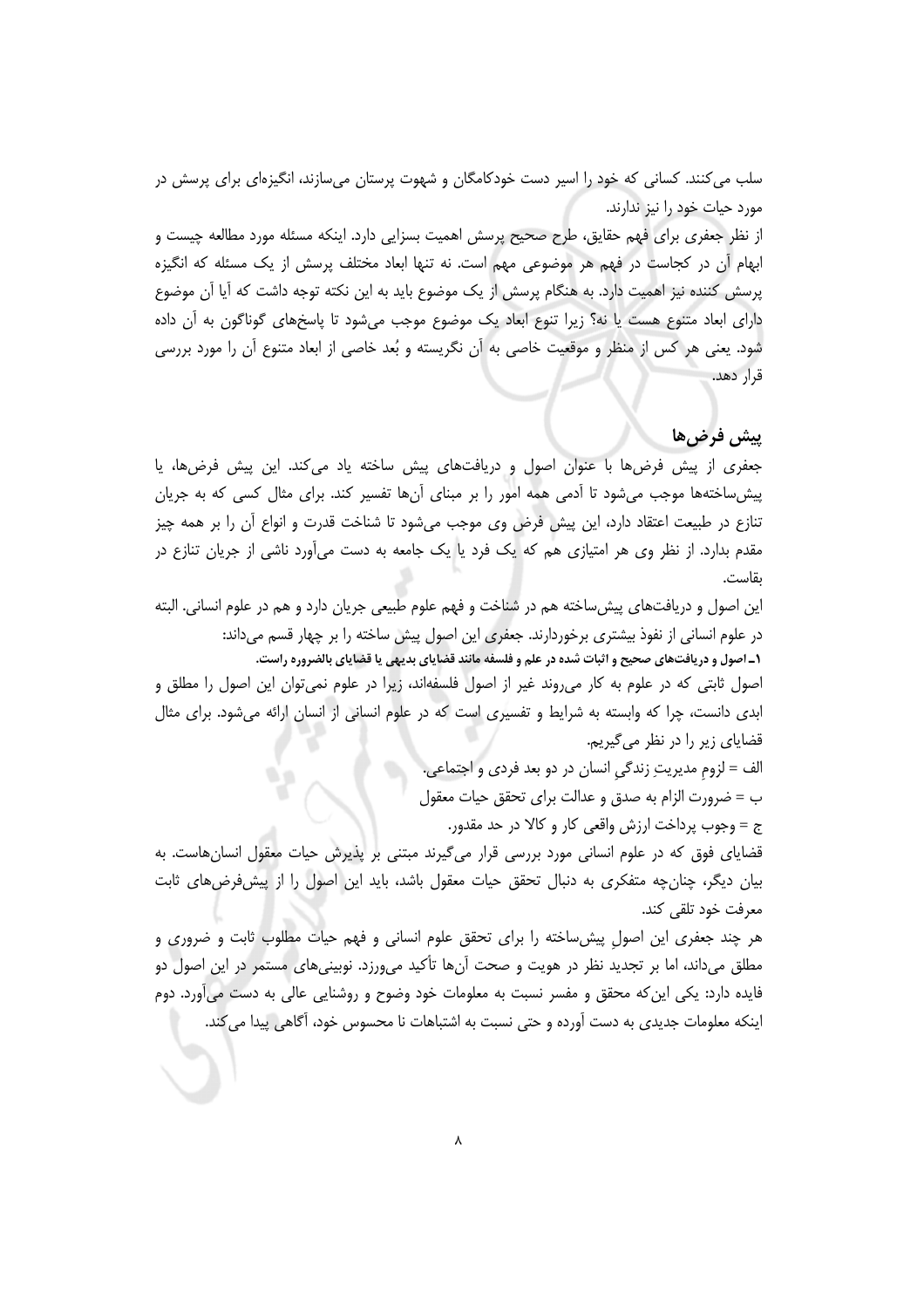۲ـ اصول و دریافت شدههای باطل و غیر قابل اثبات. از نظر جعفری، ملاک باطل بودن یک قضیه آن است که در تضاد با نظریههای اثبات شده باشد. نمونهای از این اصول پیش ساخته را که حاکم بر ذهن اندیشمندانی چون ماکیاولی است عبارتند از : الف = در قلمرو حیات، همواره قدرت برنده است. این اصل در تضاد با اصل ضرورت حفظ ارزش های حیات هدفدار است.

ب = طبیعت انسانی شر و فاسد است. دفع این شرارت نیز فقط با تشکیل حکومت مطلقه امکان پذیر است. ج = اخلاق و مذهب را نباید در سیاست و اداره جامعه دخالت داد. به بیان دیگر بر زمامداران التزام به ارزشهای اخلاقي و دينې ضرورت ندارد.

از نظر جعفری، با تحلیل دقیق علمی و فلسفی میتوان به ریشههای برخی پیش فرضهای یک اندیشمند پرداخت. از همین روی وی به بررسی این مطلب میپردازد که چرا ماکیاولی خودخواهی و خودپرستی را به عنوان یک اصل پیش ساخته در نظر می گیرد.

«انحراف ماکیاولی در پذیرش این اصل پیش ساخته در این است که وی نتوانسته است فرق بگذارد میان خود داشتن و خود خواستن منطقی که بدون آن، زندگی آدمی به جهت فقدان مدیریت متلاشی میگردد و آن نوع خودخواهي كه بر مبناي «من هدف و ديگران وسيله» كه موجب نهايت وقاحت و بيشرمي شخص خودخواه در مقابل حیات و ارزش ها و حقوق دیگران می باشد، استوار شده است.» (جعفری، ۱۳۸۶، صص ۴۱-۵۴۰) ۳ـ اصول و دریافتهای پیش ساختهای که نه صدق آنها اثبات شده و نه کذب آنها.

این قسم از پیش فرض۵ا نیز گاه مبنای اندیشه یک متفکر قرار میگیرد. مانند اینکه اجسام طبیعی قابل قسمت تا بی نهایت میباشند. این گروه از پیش فرضها در صورتی آسیب جدی به علوم و معارف بشری میزند که متفکر آنها را اثبات شده فرض نکند. اما اگر این پیش فرضهای ذهنی بنای اندیشههای یک متفکر قرار گیرد در حوزه علوم انسانی اّسیبهای جدی بر فرهنگ بشری وارد خواهد ساخت. برخی پیش ساختههای ذهنی ماکیاولی، هابز، نیچه و فروید از این دستهاند. و چون آنها را به عنوان اصول ثابت شده در نظر گرفته و تفکر خود را بر مبنای آنها بنا کردهاند، لذا آسیب جدی به تفکر بشری وارد ساختهاند. ۴ـ اصول و دریافتهای پیش ساخته که دارای دو جنبه صحیح و غلط میباشند.

برخی از پیش فرضهای آدمی خود تفسیر پذیرند. یعنی هم می¤وانند جنبه صحیح و مثبت داشته باشند و هم منفی. برای مثال: قدرت میتواند عامل حرکت و ادامه فعالیت فرد بوده و موانع زندگی را اعم از موانع طبیعی و انسانی از میان ببرد. با قدرت می توان حقوق پایمال شده ناتوانان را بازگرداند. و در عین حال با همین قدرت میتوان همه ارزشهای انسانی را از میان برد. حال اگر متفکری با یک تفسیر صحیح از قدرت آن را مبنای تفکر خود قرار دهد، آثار مثبت آن خود را نشان خواهد داد و بالعکس اگر تفسیری غلط یا به عبارت دیگر پیش فرض غلطی داشته باشد، اندیشههای او آثار سویی در علوم انسانی باقی خواهد گذاشت.

از نظر جعفری، هر اندازه که اصول پیش ساختههای یک متفکر از جهت تأثیر گذاری در حیات مادی و معنوی انسان عمیق تر باشد، در صورت خطا بودن، ضررهای بیشتر و عمیق تری را بر جای خواهد گذاشت.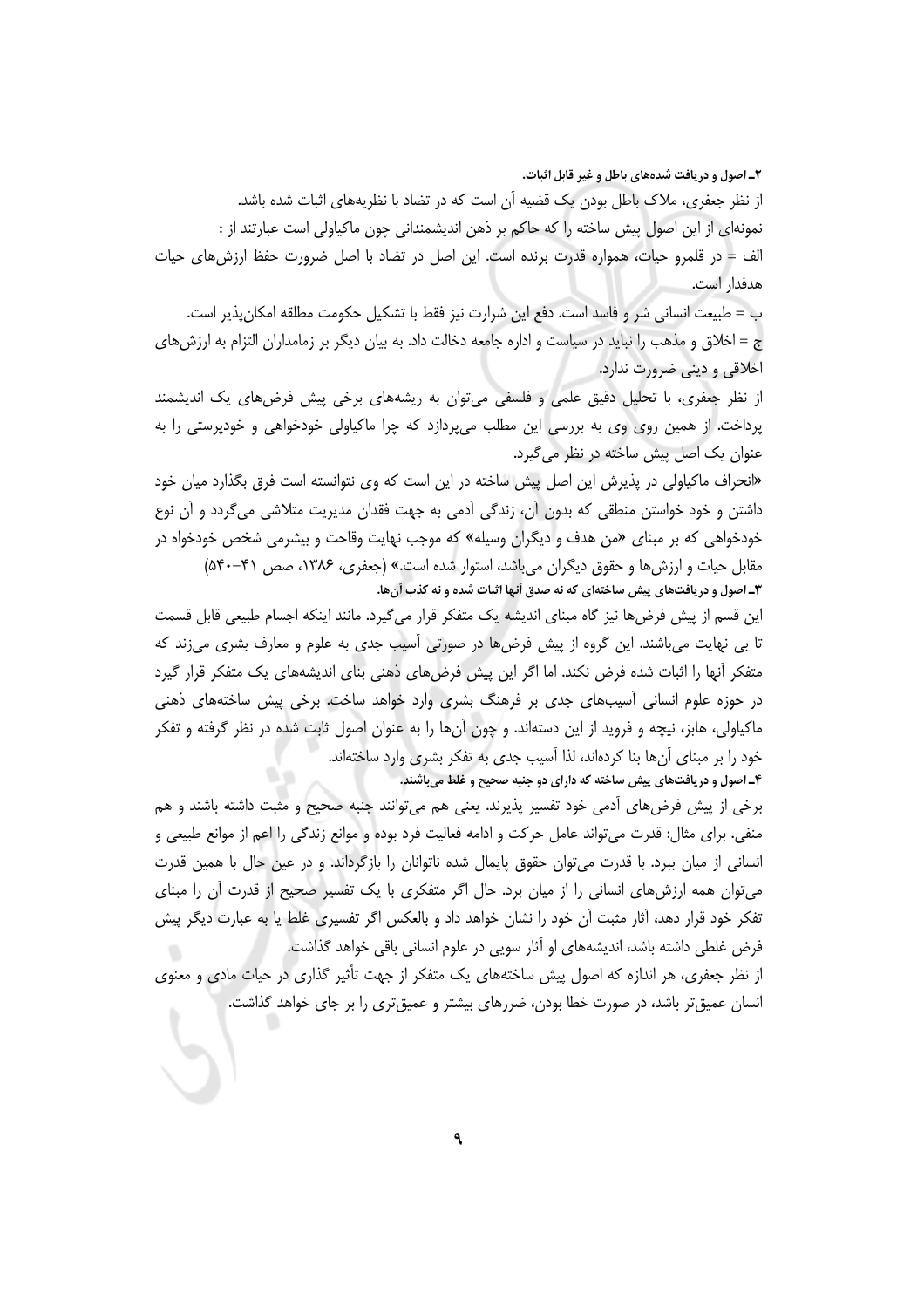### پیش فرضهای ایستا و پویا

از نظر جعفری پیش فرضهای مورد اعتقاد یک متفکر را میتوان بر دو دسته تقسیم کرد: ۱ـ پیش فرضها و اعتقادات ایستا: مراد اعتقاداتی است که در ذهن و روان متفکر رسوب یافته و عامل رکود او است. به بیان دیگر، اندیشمند، قدرت بازنگری و یا رهایی از آنها را ندارد. برای مثال متفکری که طبیعت انسان را شر و پلید میداند، همه مسائل انسانی را از همین دیدگاه تفسیر می کند.

٢ـ پیش فرضها واعتقادات پویا: این نوع پیش فرضها و عقاید به صورت یک عامل تحریک;ا درون انسان عمل می کند. برای مثال این پیش فرض که انواع موضع گیری های انسان برای شناخت انسان و جهان نامحدود است موجب میشود تا آدمی در شناخت و فهم مسائل مختلف پرونده آنها را باز بگذارد. یعنی امکان تجدید نظر در شناختها و فهمها را امکان پذیر بداند.

از نظر جعفري در فهم امور و حقايق گوناگون، آدمي با همه اندوختههاي ذهني خود حضور پيدا مي كند. برخي از شناختهای پیشین أدمی نیز نا خودأگاه است و بدون أنکه انسان توجه داشته باشد در فهم او دخالت میورزند. برخی از شناختها نیز حالت آگاهانه داشته و در جریان شناخت و فهم موضوعات مورد نظر تأثیر میگذارند. این تأثیرها به گونهای است که گاهی شناخت و فهم فعلی ما را روشنایی بیشتری میبخشد و یا موجب تاریکی و نقص شناخت فعلی می شود. (جعفری، ۱۳۶۰، صص ۹-۴۸)

جعفری همواره تأکید می کند که تصفیه کامل ذهن برای انعکاس یک واقعیت کار بسیار دشواری است، لذا پدیده فهم با توجه به عوامل که ذهنیت انسان را ساخته صورت می گیرد.

«این دریافت شدهها مخصوصاً هر اندازه که سطوح روانی را به عنوان واحدهای فعال اشغال نماید، تأثیری قابل توجه در انعکاس های ذهنی به وجود می آورد، به عنوان مثال کسی که قدرت را به عنوان اساسی ترین عامل حیات انسانها دریافت نموده است، هر حادثه انسانی که از جهان عینی در ذهنش منعکس گردد، به ملاک پدیده قدرت در ذهن مفروض تفسیر و توجیه میگردد، به همین جهت است که میگوییم شناختهای ما همواره از طرف عوامل متمركز در سطوح رواني ما تهديد به تصرف و حدف و انتخاب مي شوند...

معمولا هر کسی در گذرگاه عمرش دیر یا زود مانند عنکبوت در میان تارهایی که در ذهن خود تنیده است محبوس خواهد گشت، چه بهتر که یا این تارها را با مقداری فاصله از یکدیگر بتند تا از میان آنها بیرون را هم ببیند، یا اگر بتواند با صفا و خلوص نیت آنتارها را چنان صیقلی بسازد که از درون آنها عالم بیرون را هم  $(7Y^4 - 9)$ درک نماید.»(جعفری، ج ،۶ ۱۳۵۹، ص ۹–۲۷۸)

#### گادامر و عناصر فهم

گادامر به عنوان فیلسوفی که به تبع استادش هیدگر به بررسی ماهیت فهم پرداخته در بحث از هرمنوتیک فلسفی جایگاه خاصی دارد. گادامر با تألیف اثر مهم خود به نام «حقیقت و روش» بر این نکته تأکید می,ورزد که با روش نمی توان به حقیقت دست یافت. کاربرد کلمه روش نیز در عنوان کتاب جنبه طنزآمیز دارد. از این روی در این اثر گادامر به دنبال ارائه روش یا راههای شناسایی روش و هنر فهمیدن نیست، بلکه به دنبال آن است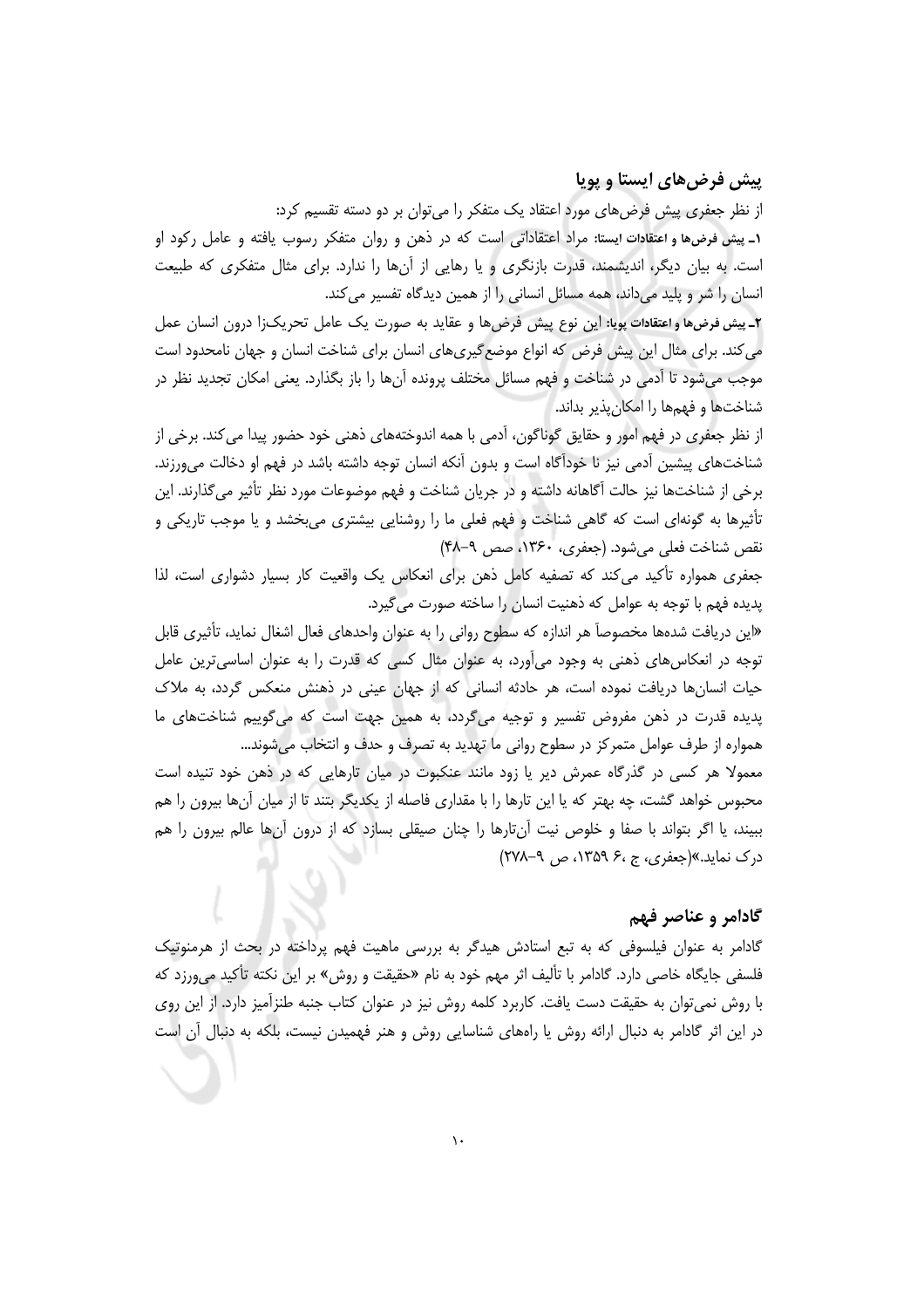که فهم چگونه تحقق پیدا می کند. به بیان دیگر بررسی امکان فهم و عناصر مؤثر در آن از نظر وی مهم است. (Gadamer, 1944 P. xxx)

برخی از شارحان گادامر مسأله مخالفت گادامر با روش را تبیین کردهاند. به زعم آنها مراد گادامر از این مطلب که می گوید حقیقت از سنخ رخداد یا واقعه است به این معناست که رویداد فهم از روش تجربی تبعیت نمی کند که تکرارپذیر است. امر تجربی در دسترس همگان قرار میگیرد، اما چون فهم امری شخصی و غیر ارادی است، لذا تابع روش نيست. (Weinsheimer, 1985, P.8)

البته او به تمایز میان علوم انسانی با علوم طبیعی توجه دارد و از این روی تأکید می کند که ما در علوم انسانی وارد بازي فهم مي شويم، چرا كه وجود تاريخي ما در واقعه فهم دخالت مي ورزد. (Gadamer, 1996, 491) از نظر گادامر، فهم و تفسیر مبتنی بر به کارگیری یک سلسله اصول و روش نیست، بلکه حادثهای است که

(Ibid, P. xxiv) أتفاق مي افتد.

در بحث از دیدگاه گادامر باید به این نکته توجه داشت که در بحث از فهم فقط به متن نوشتاری و گفتاری توجه ندارد. او به صراحت اظهار میداد که بحثهای او حتی مربوط به علوم انسانی و یا علوم طبیعی نیست، بلکه درباب کل تجربه آدمی نسبت به جهان و زندگی این پرسش را مطرح می کند که فهم چگونه امکان پذیر (Ibid, p. xxix) است.

در تحلیل ماهیت و رخداد فهم، گادامر عوامل چهارگانه زیر را در آن مؤثر می داند:

١ـ پیش داوریها: از نظر گادامر آدمی با ذهن خالی به سراغ فهم یک متن نمی رود، بلکه با مجموعهای از انتظارات و پیش داوری ها با متن ارتباط بر قرار می کند. در دوره روشنگری، بسیاری از فیلسوفان، فهم صحیح را مبتنی بر نفی پیش فرضها میدانستند. از نظر أنها همه پیش فرضها نامشروعاند، اما از نظر گادامر پیش فرضها یا پیش داوریها از لوازم فهم هستند. (نصری، ۱۳۸۹، ص ۱۷۹) ریشه پیشداوریها را نیز باید در سنت، پرسش ها و انتظارات افراد جستجو کرد. هر مفسری با پرسش های خاصی با متن مواجه شده و به تفسیر آن میپردازد. البته گادامر پیش داوریها را بر دو قسم درست و غلط تقسیم می کند و پیش داوریهای غلط را عامل سوء فهم به شمار مي آورد.(Ibid, p. 2,8)

۲ـ زبان: یکی از ویژگیهای آدمی زبان است. زبان به عنوان محور تفکر فلسفی مورد توجه گادامر است. به نظر وی زبان لازمه هستی بشر است. ضرورت زبان برای آدمی مانند ضرورت هوا برای تنفس است. آدمی خود و جهان و دیگران را در چارچوب زبان میفهمد. اینکه گادامر میگوید: «وجودی را که میتوان فهمید، زبان است.» (Ibid, p. 474) به معناي اين نيست كه واقعيت يا وجود مانند كلمات و الفاظ است، بلكه مراد او اين است كه فهم ما نسبت به واقعيات به وسيله زبان بسط و تكامل مي يابد. (Dostal, 2002, P.66). به وسيله زبان جهان خود را بر ما می گشاید. زبان فقط یک ابزار فهم یا اثرهای در دست ما نیست، بلکه حافظ سنت (Tradition) و واسطهای است که همراه با آن ما وجود داریم و خود را درک میکنیم. تفسیر ما از جهان امری زبانی است. زبان همواره ما را احاطه کرده است. (Gadamer, 1994, P.64) ما جهان را به وسیله آن می شناسیم، از این روی فهم ما از جهان محدود و متناهی است. زبان محدود کننده فهم بشر است. زبان پنجرهای روی جهان می5شاید که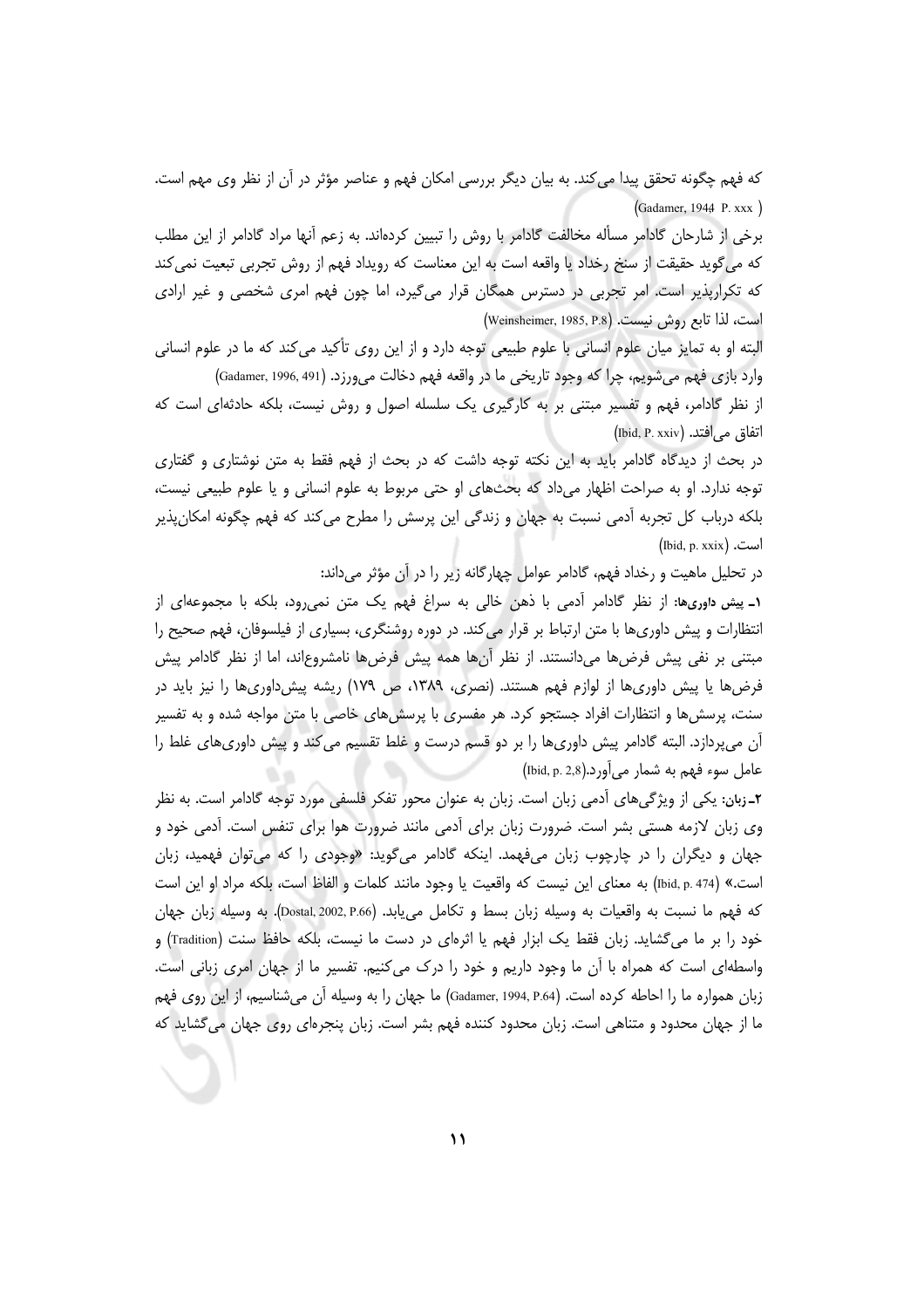در غیر این صورت آن پنجره برروی فهم ما بسته است. زبان شرط امکان هرگونه فهمی در باب جهان است. زبان چونان چراغ و نوری است که در پرتو آن جهان خود را برای ما آشکار میسازد.

۳ـ تاریخمندی: گادامر انسان را موجودی تاریخمند میداند. یعنی موجودی است که از زمان و مکان و شرایط تاریخی خاصی برخوردار است که او را احاطه کردهاند. فهم انسان نیز امری تاریخمند است. مفسر نیز با تاریخمندی خود به سراغ متن می رود. سنت نیز که مربوط به حیث تاریخی انسان است در تفسیر متن اثر گذار است. ما انسان ها درون تاریخ و سنت قرار گرفته و فهم و درک ما نسبت به همه امور متأثر از آنهاست.

(Ibid, P.36) سنت جدای از ما نیست، بلکه ما درون آن قرار گرفتهایم. در واقع سنت نوعی اقتدار و مرجعیت (Authority) را بر فهم بشر دارد. البته این اقتدار جنبه عقلی دارد. (Dostal, 2002, P.61).

۴ـ گفتگو با متن: از نظر گادامر فهم یک مواجهه و گفتگو میان مفسر با متن است. مفسر با افق معنایی خاص خود به سراغ متن می رود و از آنجا که متن هم دارای افق معنایی خاص خود است، از درهمآمیختگی این دو افق فهم حاصل مي شود. همين تلاقي ها يا آميزش افق ها (Fusion Of Horison) موجب مي شود تا مفسر به معنايي از متن دست يابد كه چه بسا مؤلف از آنها غافل بوده است.

از نظر گادامر، مفسر با این ذهنیت به سراغ متن می رود که پاسخگوی پرسش های اوست. از همین جاست که وي گفتگوي با متن را امكان پذير و از لوازم فهم متن به شمار مي آورد. (Nicholas, P.16)

اگر میان مفسر با متن فاصله بیفتد، فهم امکان پذیر نخواهد بود. چنان که در علوم انسانی به جهت فاصله افتادن میان عالمان با متعلق شناسایی یا عدم مشارکت آنها با پدیدههای مورد شناسایی فهم دقیق به دست نمیآید. اگر فهم در محدوده سنت و تاریخ به دست می∫ید، یعنی بر اساس امکاناتی تحقق می،یابد که گذشته (سنت و تاریخ) و حال (پرسش ها و انتظارات جدید) در اختیار مفسر قرار میدهد، این سؤال مطرح می شود که آیا این عوامل جبر ايجاد مي كنند و انسان نمي تواند از آنها رها شود يا نه؟. آيا نمي توان به نقد و ارزيابي آنها پرداخت؟ به بیان دیگر هرچند آدمی به درون سنت پرتاب شده است، اما قدرت نقد و ارزیابی سنت و مآثر فرهنگی خود را دا، د.

از نظر گادامر، فهم خارج از اراده ماست و حتی اظهار میدارد که مسئله فهم برای او این است که به هنگام رخداد فهم «چه چیزی در ورای فعل و اراده ما واقع میشود.» (Ibid, P.xxviii)

هرچند ما درون سنت قرار داریم، اما این سؤال مطرح است که آیا می توان از آن فاصله گرفت یا نه؟ گادامر معتقد است که چون ما در سنت به سر میبریم و فهم نسبت به همه امور متأثر از آن است، لذا نمیٍتوانیم از سنت بیرون بیآییم.(Ibid, P.66)البته گادامر نفس فهم آدمی را در بسط سنت بی تأثیر نمیداند.(Ibid, P.390)

از نظر وی همان گونه که سنت یک امر سیال است، فهم ما نیز نسبت به آن سیال است. به زعم گادامر افق فکری مفسر سیال است، نه امری ثابت و ایستا.

در اینجا این پرسش بر گادامر مطرح است که آیا اگر سؤالات و انتظارات ما از متن تغییر پیدا کند، معنای متن به طور کلی عوض می شود و یا ابعادی از متن آشکار می شود که قبلا آشکار نشده است. اصلا آیا متن دارای معناى واحد است يا چون متن داراى اجزاى گوناگون است، لذا هر جزئى از آن داراى معناى خاصى است.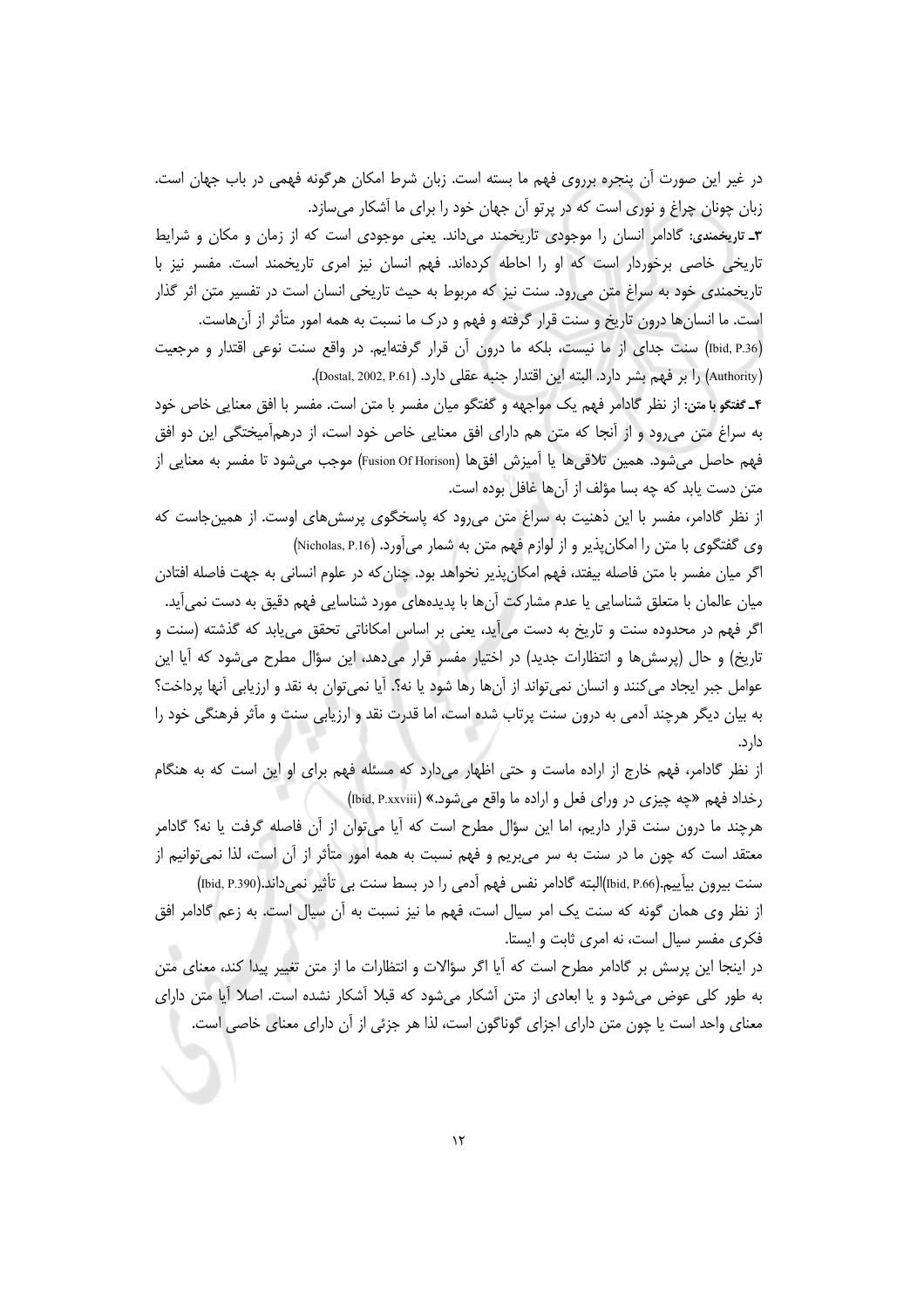این که فهم ما وابسته به پیشداوریها، زبان، تاریخمندی و درآمیختگی افق هاست، این پرسش را پیش می آورد که آیا در این صورت فهم ما نسبی نمی شود؟ گادامر گاهی این نسبیت را می پذیرد، اما آن را خطر ذاتی برای فهم تلقی نمی کند، چرا که این عوامل، امکان فهم را میسر میسازند و بدون آنها فهم تحقق پیدا نمی کند. گاهي نيز گادامر بر اين نكته تأكيد ميeرزد كه نظريه او در باب فهم مانع از فهم «شيء في نفسه» نيست، چرا كه هر فهمي وجهي از وجوه شي في نفسه را آشكار ميسازد. ( P.447,473 P.447,473)

در واقع هرچند شرایط و عوامل مؤثر در فهم به ذهنیت ما شکل ویژهای میبخشد، اما آزادی تلاش های فکری ما را از میان نمیبرد. هر مفسری میتواند در آنها دخل و تصرف کند. با این نوع تحلیل برخی اشکالات وارد بر گادامر رفع میشود. التبه اشکالات دیگری بر گادامر وارد است. از جمله آن که وی معیاری برای ارزیابی پیش فرضهای صحیح از غلط ارائه نمی دهد. همچنین وی معیاری برای داوری میان فهمها ارائه نمی دهد. لازمه اندیشه او، پذیرش فهمهای متفاوت است نه فهم برتر. با این بیان فهم نهایی نیز نمیتواند برای گادامر مطرح باشد، زیرا فهم متن مبنی بر پرسش های مفسر و پیشداوری های اوست و با تغییر افق های مفسر در طول تاریخ، فهم وی نیز دگرگون خواهد شد. و آیا این امر نشانگر آن نیست که هرمنوتیک فلسفی نیز نیازمند به هرمنوتیک روشی است. یعنی باید راه و روش هایی برای ارزیابی فهم ارائه داد که لازمه راهکارهایی برای بررسی صحت و سقم و پیش فرض هاست.

#### مقایسه میان دو متفکر

مطالعه دیدگاه جعفری و گادامر در باب هرمنوتیک فلسفی برخی وجوه اشتراک و افتراق میان أنها را أشکار میسازد. در اینجا به برخی از آنها اشاره می کنیم:

١\_ هر دو متفكر معتقدند كه فهم رخدادي است كه همواره بر اساس روش، تحقق پيدا نمى كند. هرچند گادامر با غلظت بیش تری برروی اّن تأکید میeرزد، اما وی نیز به نحو مطلق منکر روش نیست. آیا هنگامی که وی به مطالعه آثار فیلسوفان میپردازد، تحلیلهای وی مبتنی بر به کارگیری روش خاصی نیست؟! آیا همین که گفته میشود مفسر باید به افق متن توجه کند، یا باید پرسش هایی را بر متن مطرح سازد و… نشانگر پذیرش روش نيست؟!

٢\_ هر دو متفكر بر شخصيت يا نحوه وجود انسان در فهم او اعتقاد دارند، البته جعفري ابعاد اين مسئله را بيشتر می شکافد. وی مباحث مربوطه به نقش عوامل غیر معرفتی و روانی را در فهم انسان دقیقتر مطرح می سازد. و ریشه برخی خطاها و فهمهای غلط حتی متفکران را در این عوامل غیر معرفتی جستجو می کند.

٣\_ اینکه منظر یا افق دید مفسر در فهم او از یک اثر مؤثر است مورد توجه هر دو متفکر است. چه بسا مفسری از منظر و موقعیت خاصی به جهان یا یک اثر بنگرد که در نتیجه بعد خاصی از آن بر وی آشکار شود، نه همه ابعاد أن.

۴\_ پیش فرضها یا اصول دریافتهای پیش ساخته از نظر هر دو متفکر از عوامل مؤثر در فهم انسان هستند. جعفری این اصول و پیش ساختهها را بر چهار قسم تفسیم کرده و برخی از آنها را غلط میداند. گادامر هم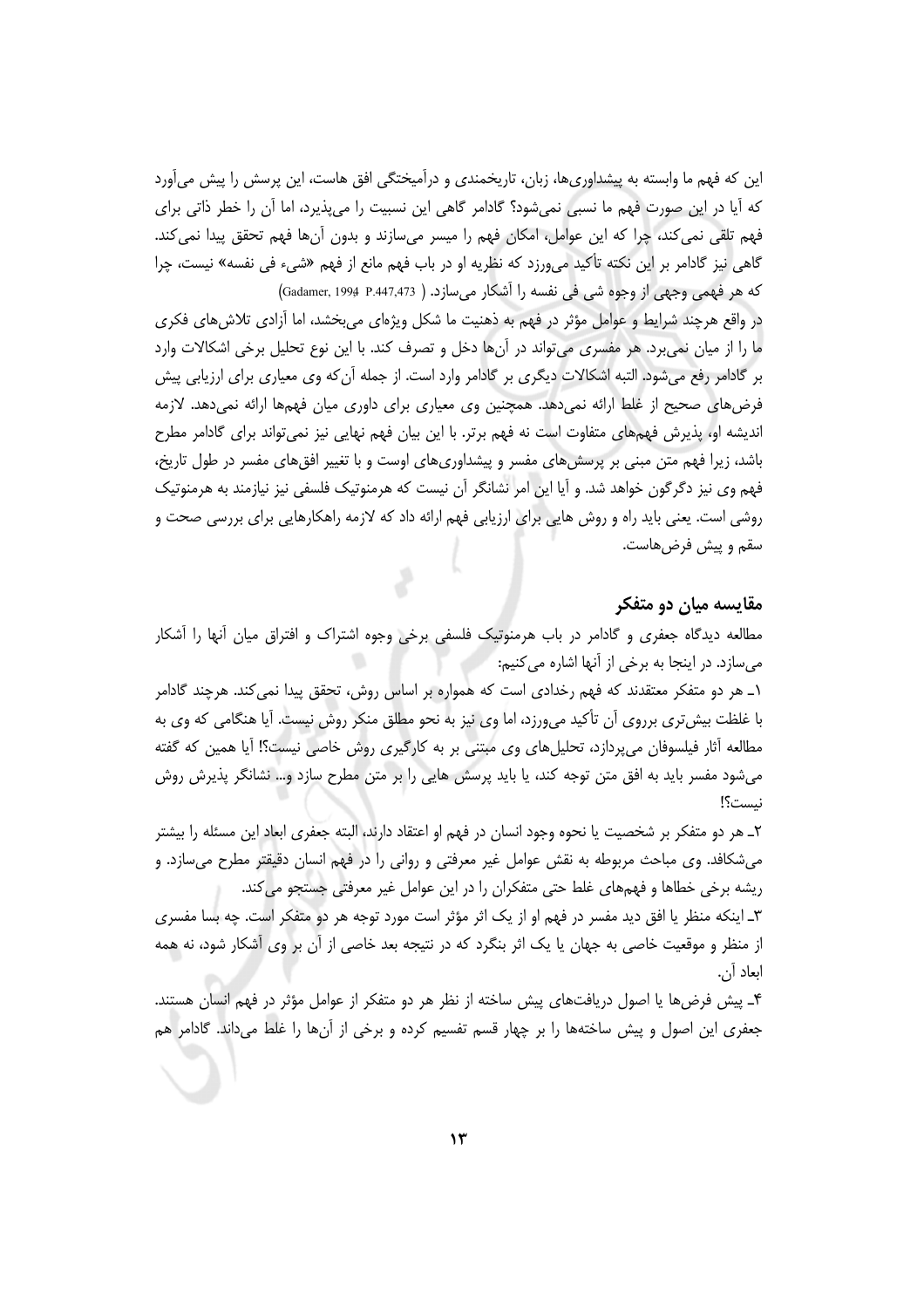می پذیرد که برخی از این پیش داوری ها غلط است، اما بر خلاف جعفری از معیار صدق و کذب آنها سخن نمي گويد.

۵\_ برای هر دو متفکر نیز پرسش مطرح است. گادامر گاه مسئله پرسش را در مورد متن به معنای محدود آن مطرح مي سازد، هر چند بحث او در باب اصل فهم است، نه موضوع و متعلق خاص فهم. جعفري هم پرسش در مورد هر موضوعی را لازمه فهم به شمار می رود، نه صرفاً گفتگوی یا یک متن مکتوب. البته جعفری مباحث گستردهتری را در باب سوال و پرسش مطرح میسازد که گادامر نسبت به آنها بی توجه است.

۶\_ هر دو متفکر بر مسئله فهمهای جدید تأکید دارند. این که گادامر میگوید که در هر عصر و زمانی پرسشهای جدیدی مطرح میشود و مفسر باید با توجه به آنها به گفتگوی با متن بپردازد، نشانگر تجدید و تحوّل فهمهاست. جعفري هم از ضرورت نوگرايي و نگاه تازه به حقايق جهان هستي بسيار سخن مي گويد. وي بارها به ابیات زیر از حافظ اشاره می کند تا نشان دهد که فهم از خداوند نیز باید به طور دائم تحول پذیرفته و دریافت نویی از وی داشته باشیم.

> هر لحظــــه مرا تازه خدای دگرستــی بیزارم از آن کهنــه خدایی که تو داری بار دگر نکوترش بینم از آن که دیدهام هر نظرم که بگذرد جلوه رویش از نظر

یکی از جهاتی که جعفری، برای مولوی ارزش فوق|لعادهای قائل است، نوبینی و نوگراییهای اوست. یعنی او یک فهم بسته ندارد، بلکه همواره در تلاش است تا فهمهای نویی نسبت به خدا و انسان و جهان و حتی کتاب الهي به دست آورد.

جعفری نوگرایی و نوبینی را یکی از استعدادهای بشری میداند که به قدری اصیل و نیرومند است که نه تنها آثار فکری که آثار عملی بسیار دارد. از جمله آنکه موجب میشود تا آدمی برای تغییر موقعیت گذشته و تبدیل آن به یک وضعیت جدید از هیچ گونه فداکاری و تلاشی خودداری نورزد. (جعفری، ج ۱۷، ۱۳۶۵، ص ۱۹۱)

اگر کسی ادعا کند که مولوی هیچ یک از پدیدهها و جریانات عالم هستی را مخصوصاً حیات درونی خود را مکرر نمی بیند، بلکه در هر لحظهای با «من» تازهای در مقابل جهان تازهای قرار گرفته و با آن ارتباط برقرار کرده است، سخنی به گزاف نگفته است. وقتی او از حرکت و جریان موجودات و تجدد مستمر آنها صحبت میدارد، مفهومی خشک از تغییر و نو شدن را بیان نمی کند، بلکه گویی روی امواج دریای هستی اَواز می خواند.» (جعفری، ۱۳۸۲، ص ۵۵)

| هر جهـان كهنه را بنـما نوى    | جان فشان اي أفتاب معنـــوي      |
|-------------------------------|---------------------------------|
| میشود هر دم تهی پر میکند      | جان فشان افتاد خورشيد بلنـــد   |
| از جهـان كهنهاى نو در رسيد    | ايها العشاق اقبـــال جديـــد    |
| تا بیابــــــی در تن کهنه نوی | بشنوید این پند از حکیم غزنوی    |
| کهنه بفـروش و ملک نو بگیر     | هین در این بازار گرم بی نظیـــر |
| تا ز نـــو ديدن فرو ميرد ملال | هر زمان نو صورتی و نو جمــال    |
|                               |                                 |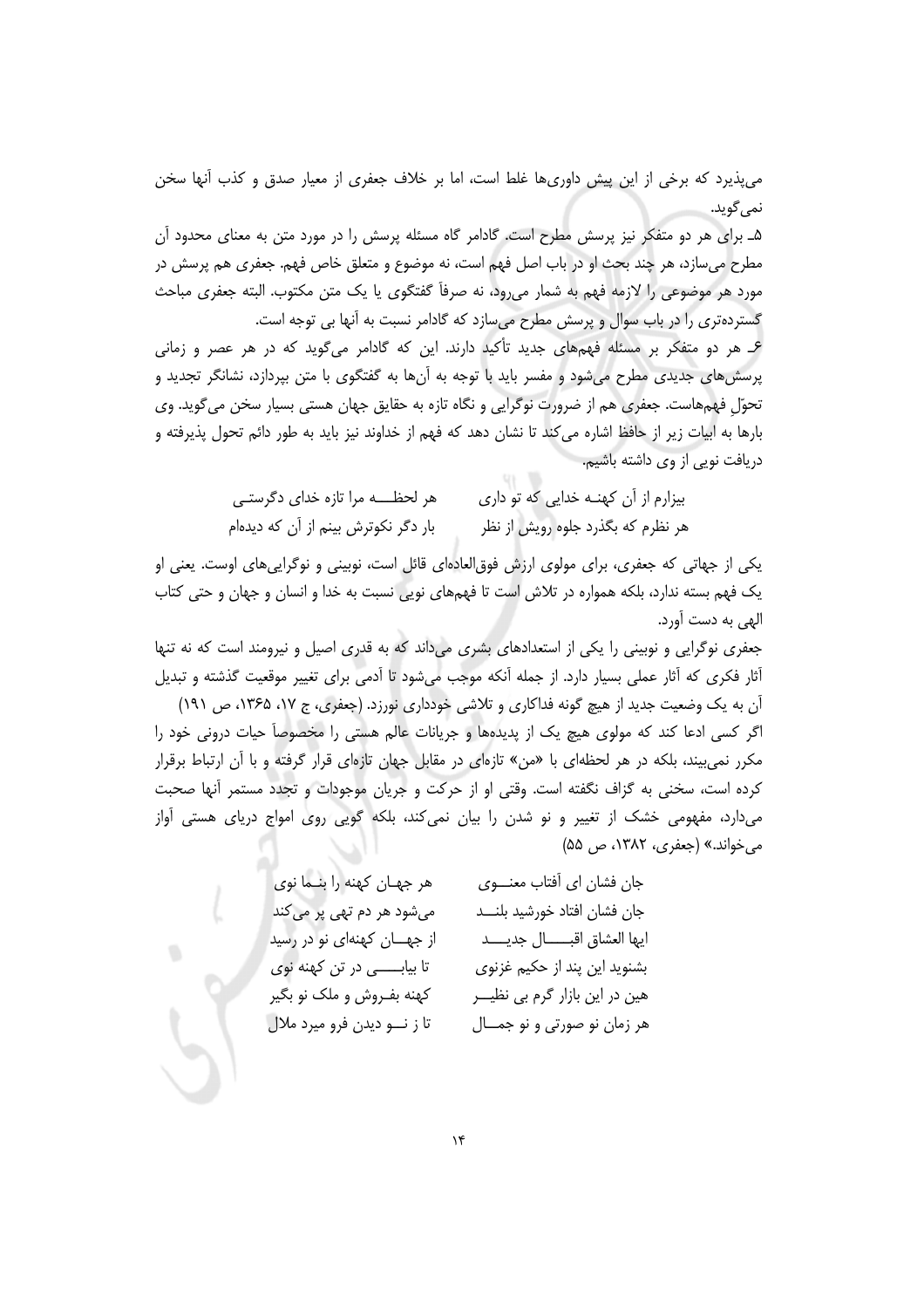\*\*\* با تو بي لب اين زمان من نو به نو رازهای کهنه گویم میشنو فکر در سينه آيد نـــــــــو به نـــــــو خند خندان پیش او تو باز رو

٧\_ تاریخمندی به این معنا که شرایط تاریخی و تفسیرها و میراث باقی مانده از گذشته در فهم آدمی از موضوعات گوناگون اثر میگذارد، مورد توجه هر دو متفکر است. هر چند جعفری این اصطلاح را به کار نمیبرد، اما بازخوانی تفکر او نشان میدهد که مخالفتی با اَن ندارد. مسئله اصلی این است که اولا اَیا میتوانیم از این امور \_ كه خود را در چارچوب سنت نشان مى دهند \_ فاصله بگيريم؟ و ثانياً هر چند در سنت پرتاب شدهايم، اما آيا مي توان به نقد و ارزيابي آن پرداخت؟ اينكه ما با پرسش ها و انتظارات جديد سراغ يک متن (به معناي اعم) می رویم خود نشانگر آن است که ما اسیر جبر سنت نیستیم. در مورد این مسئله میان این دو متفکر اختلاف نظری نیست. اختلاف نظر آنها در پاسخ گویی به این پرسش هاست که آیا معیاری برای ارزیابی یا فهمهای حاصله از مواجهه با متن وجود دارد یا نه؟ آیا می توان از فهم نهایی سخن گفت یا نه؟ آیا نباید میان فهمهای طولی و فهمهای عرضی تمایز قائل شد؟

لزوم فهم جدید تا آنجا برای جعفری اهمیت دارد که بر ضرورت تجدید نظر درباره اصول و قوانین علمی و فلسفی همواره تأکید مے ورزد.

«آنچه که دارای اهمیت است و نیاز به هشیاری و آگاهی کامل دارد این است که حتی باید در تصورات (ابعاد و جهات) عقلانی علم متعارف هم که ثابت و صحیح تلقی شده است تجدید نظر مستمر کرده، هر روز آنها را در معرض تحقیق و دریافت جدیدتر در آوریم، به طوری که همواره آنها را مانند یک حقیقت تازه کشف شده تلقی کنی.» (جعفری، ۱۳۷۲۰ ص ۱۱۵)

٨ـ مسئله امتزاج افق ها نیز که گادامر مطرح کرده با عبارت دیگری در اندیشه جعفری مطرح است. وی با طرح مسئله بازیگریها و تماشگریهای انسان به گونهای از همین مطلب سخن میگوید. اگر گادامر فهم را ناشی از درهم آمیختگی افق مفسر با افق متن میداند، جعفری هم معرفت و فهم بشری را «آگاهانه یا نا آگاهانه ترکیبی از بازیگری و تماشاگری» آدمی به شمار می آورد. (جعفری، ج ۵، ۱۳۵۹، ص ۱۷۱) بازیگری عبارت است از دخالت عوامل درونی و بیرونی در شناسایی و فهم امور گوناگون. حواس طبیعی، قوا و فعالیتهای ذهنی، من انسانی، انگیزهها، منش افراد، هدفگیریهای انسان و مجموعهای دیگر از عوامل را میتوان بازیگری یا افق فکری فرد دانست که در شناخت نه تنها یک متن مکتوب که سایر پدیدهها و امور تأثیر گذار است.  $(YY - Y^2, \alpha)$  (نصری، ۱۳۷۸، ص)